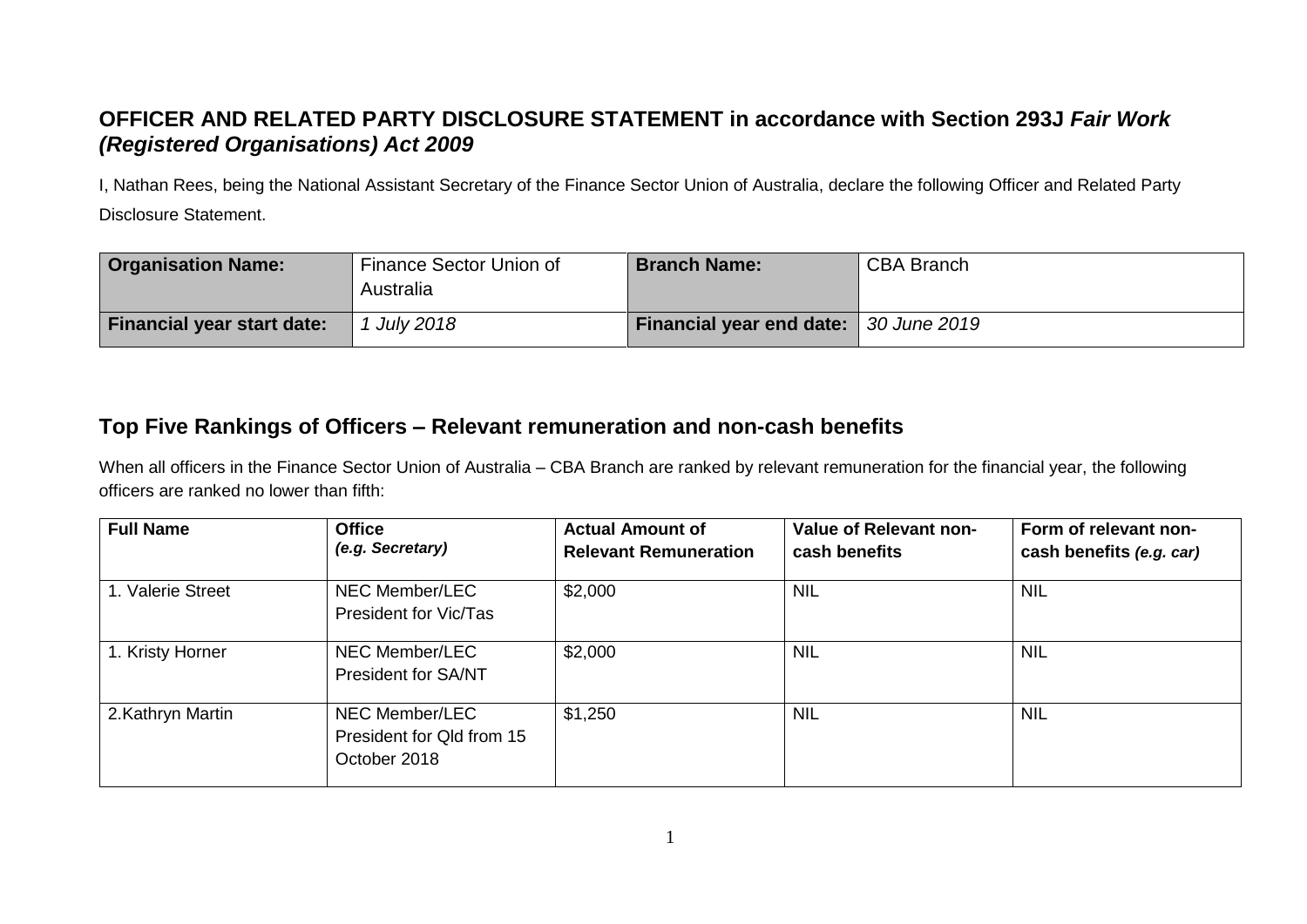| 3. Charmayne Hollyock | NEC Member/LEC<br>President for WA                                | \$1,000    | <b>NIL</b> | <b>NIL</b> |
|-----------------------|-------------------------------------------------------------------|------------|------------|------------|
| 4. Scott Brady        | NEC Member/LEC<br>President for Qld until15<br>October 2018       | \$583      | <b>NIL</b> | <b>NIL</b> |
| 5. Allison Cruze      | <b>NEC President /NEC</b><br>Member/ LEC President for<br>NSW/ACT | <b>NIL</b> | <b>NIL</b> | <b>NIL</b> |

## **Please note:**

- None of the officers listed above received non-cash benefits from the branch/organisation.
- Relevant remuneration for officers above were honorarium fees received from the organisation.
- Allison Cruze is the National Enterprise Council President and already in receipt of honorarium fees as a National Executive Delegate and is disclosed in the FSU Organisation Officer and Related Party Disclosure Statement.
- National Enterprise Members are entitled to an honorarium fees of \$2,000 per annum. Charmayne Hollyock chose not to receive honorarium fees from 31 December 2018.
- Local Enterprise Council President do not receive an honorarium fee.